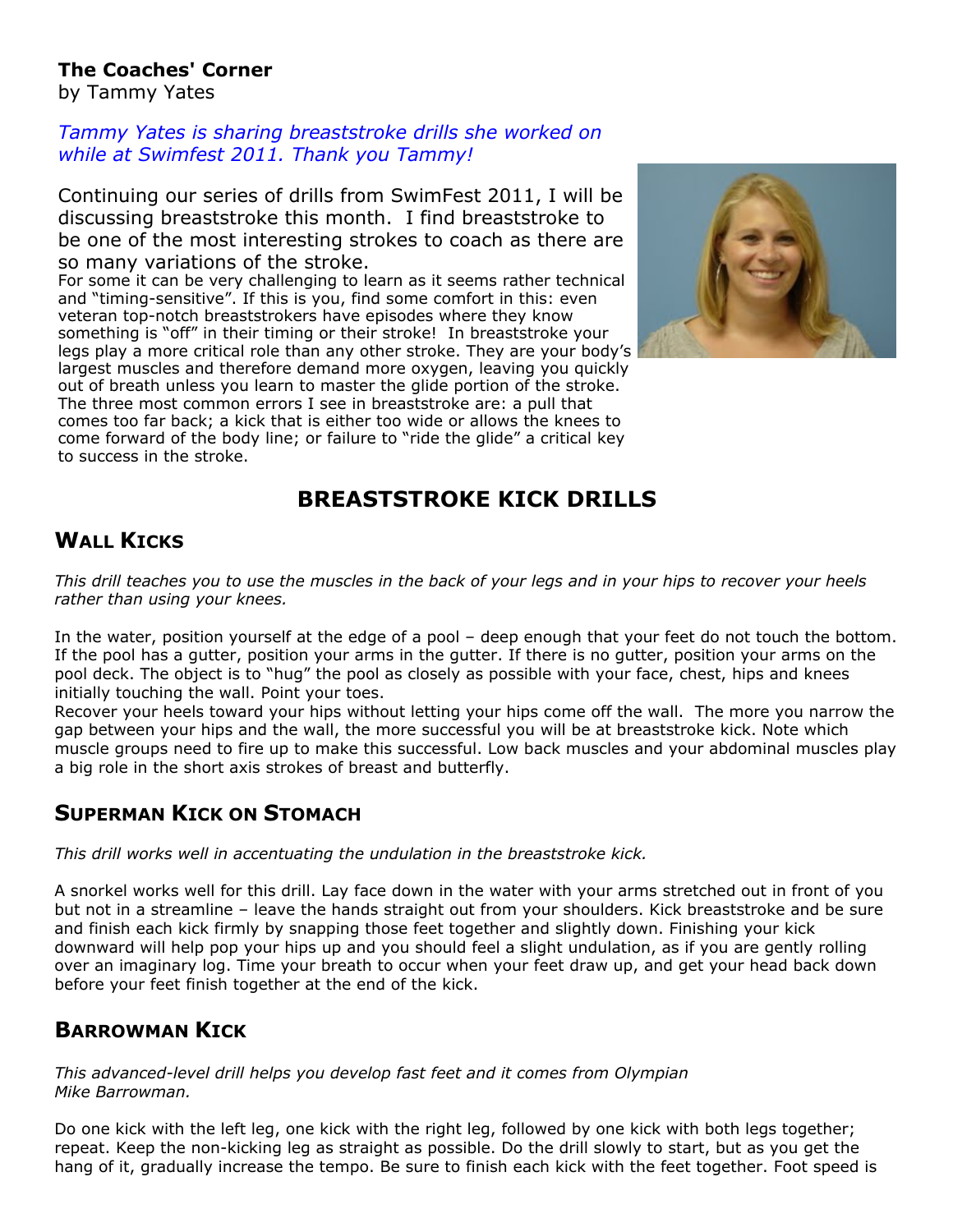critical skill for breaststrokers. Don't get caught stopping your foot at the top of the recovery, or you will be putting the brakes on by increasing drag and resistance.

# **BREASTSTROKE ARM DRILLS**

#### **BREASTSTROKE ARM SWEEPS**

*This drill teaches you to develop a compact breaststroke pull.*

In shallow water, bend at the waist and put your face in the water. Do some breaststroke pulls. Be sure and keep your hands well in front of you with quick in-sweeps out in front of you. Your head and neck should be aligned with your body, and your spine straight. Practice sneaking your breath with minimal head movement and with your chin in the water. If done correctly, you should feel strong forward momentum on your in-sweep. Remember this key point. The head in breaststroke does not move! Think of your upper half of your body, from hips to top of your head, as one unit. Rotate from the hips, don't bob your head.

#### **BREAST PULL WITH FLUTTER KICK**

Good breaststroke is similar to a good start off the blocks. Both look for you to slip your body through a hole. This drill helps to promote that feeling of being compact, powerful and slipping your body through a *hole.*

Begin a length with breast pull with a really light flutter kick, just enough to keep you afloat (breathe on the in-sweeps). Try not to use your fins. Keep the pull short and compact on the out-sweep and in-sweep – and try to get that feeling of slipping and sliding just under the water line when you streamline. Don't speed through this drill, take it slow and enjoy the feeling. Glide with head down between arms at the end of each stroke.

### **FIST PULLING**

This drill is designed to help you learn to use your arms more effectively during the pull. This is also a good drill for improving your weaker or non-dominant arm if you pull or swim repeats with the hand of the *dominant arm in a fist and the hand of the non-dominant arm open.*

You can pull or swim repeats of any distance with the hands shaped in fists. You may learn to use your non-dominant arm more effectively when your dominant arm is limited in its ability to produce propulsive force.

# **BREASTSTROKE TIMING DRILLS**

#### **PULL STOP KICK STOP**

This is a drill that can help in establishing timing between the pull and the kick. It also promotes "riding the *glide" in breaststroke, driving the head down between outstretched arms, and finishing the feet before starting the pull.*

This is a breaststroke separation drill where we separate the pull from the kick. Do a single pull of breaststroke with no kick at all (legs just hang out). At the end of the pull, dive your head down between your biceps into a tight streamline and stop or freeze in this position for just a moment. Without lifting your head or taking a breath now execute a single breaststroke kick with arms remaining in the streamline position. Finish your feet firmly and glide in this streamline position for a moment. Repeat the cycle through the lap.